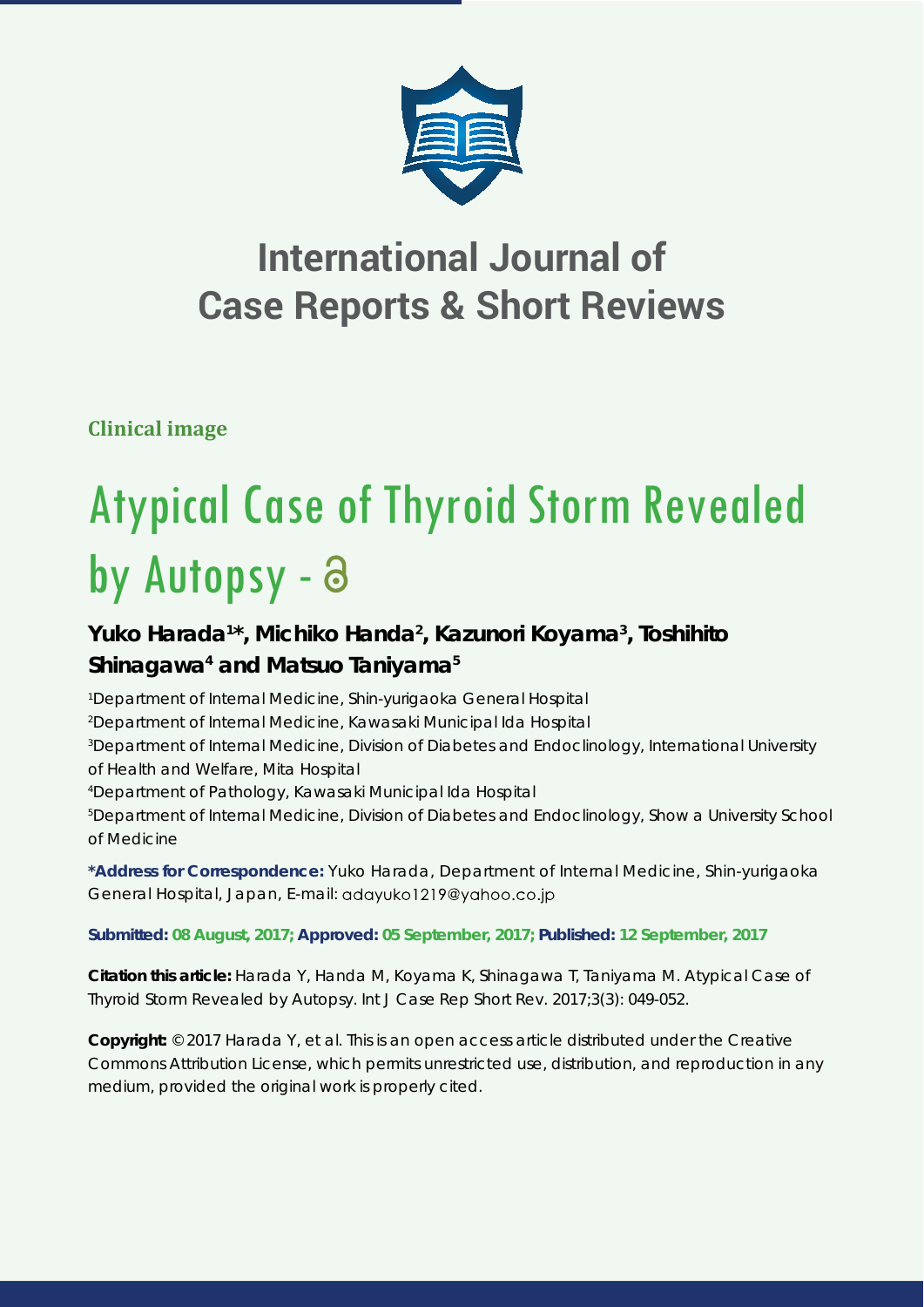#### **ABSTRACT**

Thyroid storm is a rare and life-threatening disease which may cause multiple organ failure. We experienced an atypical case of thyroid storm with Multiple Organ Failure (MOF), Disseminated Intravascular Coagulation (DIC), and stroke with a normal serum FT3 level who died in 2 years and 7 months post event of thyroid storm. An autopsy revealed severe atrophy of the thyroid with diffuse fibrosis. It appeared that the patient's underlying thyroid disease was chronic thyroiditis or atrophic thyroiditis, and the thyroid storm was caused by atypical painless thyroiditis and/ or Basedow's disease concurrent with chronic thyroiditis. To our knowledge, this is the first report ever of autopsy of thyroid storm by advanced chronic thyroiditis, possibly atrophic thyroiditis.

#### **INTRODUCTION**

Th yroid storm, or thyrotoxic crisis, is a hypermetabolic emergency due to severe thyrotoxicosis. It has been said to be a rare disorder with high mortality, but the details were unknown until a nationwide survey was organized by Japan Thyroid Association from 2004 to 2008 [1]. They reported that the incidence was 0.20 per 100,000 population per year, and the mortality rate was 10.7%. The diagnostic criteria used worldwide were established by Burch and Wartofsky in 1993 [2]. The Japan Thyroid Association and Japan Endocrine Society established new criteria in 2012 [1], and it has been recommended to use both diagnostic systems to increase the accuracy of clinical diagnosis [3].

We experienced an unusual case of thyroid storm diagnosed by both criteria. The patient survived for 2 years and 7 months. We conducted autopsy to reveal the underlying thyroid disease of this patient. This is the follow-up report to reveal what was the cause of such an unusual case of thyroid storm.

#### **CASE REPORT**

In 2012 we reported an unusual case of thyroid storm with MOF, DIC, and stroke with a normal serum FT3 level [4]. The patient was a 62-year-old woman diagnosed with both pneumonia and heart failure. She didn't have a history of thyroid disease, but she had delirium, finger tremor, exophthalmos, and weight loss that suggested thyrotoxicosis. However, goiter was not observed. She had a high FT4 level of 2.92 ng/ dL (normal range 0.70-1.48), and an extremely low level of TSH (below 0.0100 μIU/ mL), but her FT3 was normal at 2.90 pg/ mL (normal range 1.71-3.71). Thyroid Receptor Antibody (TRAb) was elevated to 34.6%, but Thyroid Stimulating Antibody (TSAb), Anti-Thyroglobulin Antibody (TgAb), and Anti-Thyroid Peroxidase Antibody (TPOAb) were negative. On the 3rd day of admission she fell into coma and shock, presented with MOF and DIC. She met the criteria of thyroid storm. She recovered from MOF and DIC in 2 weeks, but then she developed cerebellar infarction on 24th day of admission (our previous report ended at this point). Thyroid echogram revealed hypo echoic thyroid of normal size with poor blood flow. Thyroid scintigraphy was done 8 days after the event of thyroid storm. 123I-uptake of 1 hour was 1.1%, 3 hour was 5.9%, and 8 hour was 10.9%.

Since the patient had thyroid storm, we treated her with thiamazole. Her TSH level remained extremely low for several months, and she needed thiamazole 5mg/ day for 9 months to control her thyroid function (Figure 1). On 10<sup>th</sup> month her TSH level jumped up to 35 μIU/ mL. We decreased the dose of thiamazole to 5mg every other day. TSH, FT3, and FT4 were all normalized in 5 months. Then the next month TSH raised to 4  $\mu$ IU/ mL, so that we added levothyroxine 50µg/ day to the treatment.

The thyroid function was stable for 9 months with combined therapy of levothyroxine and thiamazole. Then she developed pneumonia, heart failure, and died of MOF and DIC.

Since we wanted to evaluate her thyroid, we conducted autopsy. The thyroid was 18 grams, slightly enlarged, adhered to the surrounding tissue, and hardened as cartilage. Pathological examination revealed the lymphocytic infiltration and lymphatic follicles in the thyroid. It showed extensive fibrosis and scar tissues replacing normal thyroid parenchyma, and thyroid follicles were remarkably decreased (Figure 2,3). These findings were very similar to atrophic thyroiditis which is a rare type of chronic thyroiditis except that the thyroid was slightly enlarged [5,6]. This was not an usual chronic thyroiditis, but appeared to be an advanced stage of chronic thyroiditis.





Figure 2: Gross findings at autopsy. The thyroid was firm and discolored.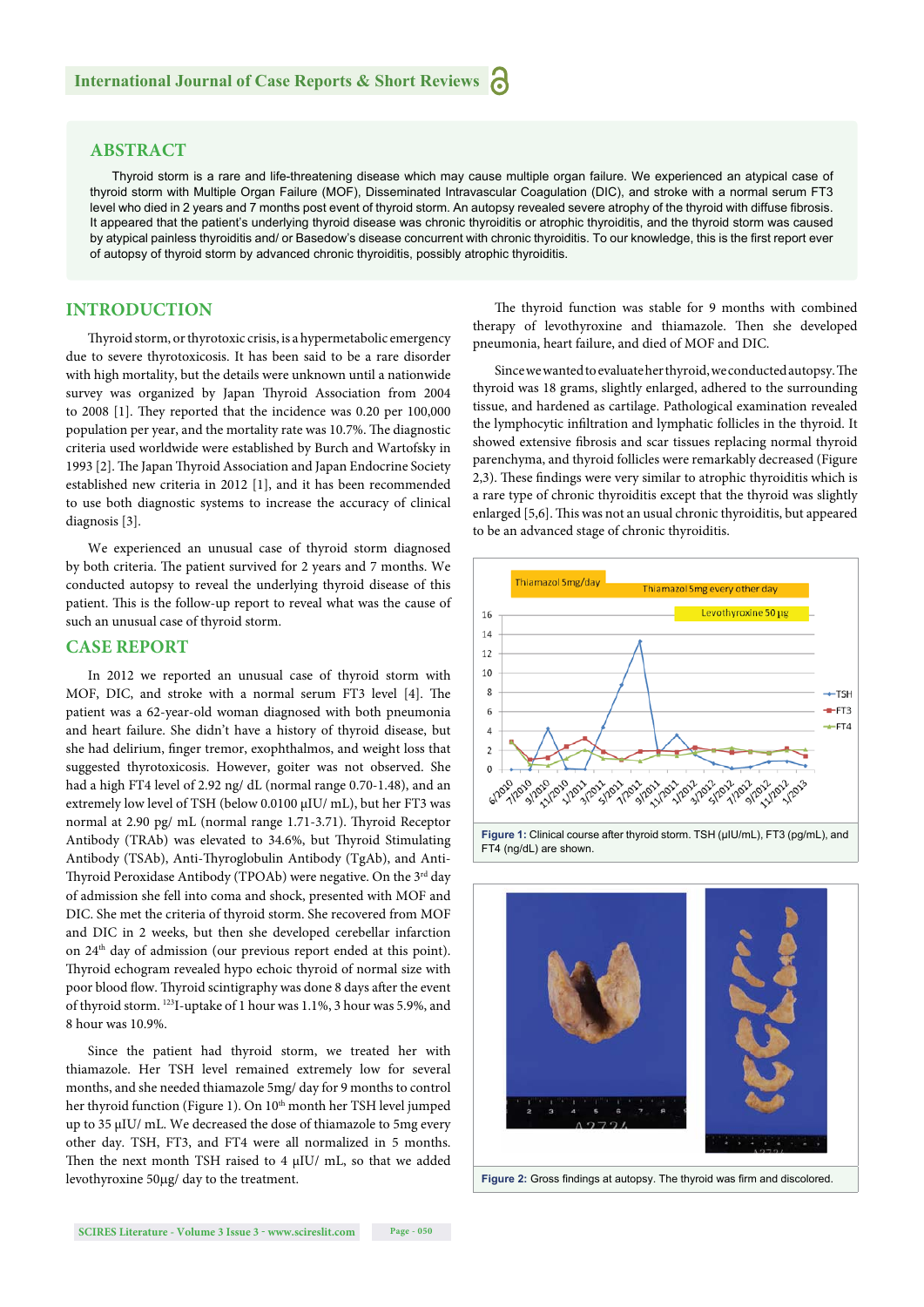

A-1, A-2: low power field. Thyroid follicles have been replaced by extensive fibrotic and scar tissues.

B-1, B-2: high power field. Thyroid follicles are no longer seen.

#### **DISCUSSION**

When the patient had thyroid storm, it initially appeared to be caused by Basedow's disease because she showed severe thyrotoxicosis and elevated TRAb. As she did not have goiter, and her TgAb and TPOAB were negative, these did not point to chronic thyroiditis, until autopsy, because chronic thyroiditis usually shows hypothyroidism.

There were several facts that opposed to her having Basedow's disease: Her TSAb was negative, thyroid echogram showed typical image of chronic thyroiditis, and the findings of autopsy was compatible with chronic thyroiditis. Then, the question was raised: how did she have hyperthyroidism with chronic thyroiditis ?

One explanation is that the patient had painless thyroiditis as a variant form of chronic thyroiditis at the onset of thyroid storm. Painless thyroiditis may cause thyrotoxicosis, and it is known that it may also develop in the patients of chronic thyroiditis. Whether she had atrophic thyroiditis at the onset of thyroid storm, or atrophy of thyroid caused by prolonged painless thyroiditis, is not known.

Another explanation is that the patient also had Basedow's disease. She could have had three thyroid diseases simultaneously: painless thyroiditis, chronic thyroiditis (atrophic thyroiditis), and Basedow's disease. 123I-uptake was observed, which was low for Basedow's disease, but not extremely low for painless thyroiditis. The scintigraphy was done after the treatment with large dosage of thiamazole 80mg/ day which could have negatively affected the <sup>123</sup>I-uptake. The clinical course is also suggestive of Basedow's disease. It is known that the duration of hyperthyroid phase of painless thyroiditis lasts 3 to 4 months on average [7]. The fact that she needed thiamazole treatment for 9 months confirms that she had Basedow's disease. Since she did not become hypothyroid with thiamazole at early stage, she could not have had painless thyroiditis. These facts support that the patient had both Basedow's disease and painless thyroiditis at the same time.

Atrophic thyroiditis is a rare entity known to be distinct from Hashimoto's disease, which occurs between the ages of 40-60 years especially in elderly women [5]. There are no diagnostic criteria for atrophic thyroiditis. Jara LJ et al. proposed the following bases for diagnosis: chronic or subclinic hypothyroidism, positive Thyroid Stimulation Blocking Antibodies (TSBAb) and thyroid ultrasound with diffuse low thyroid echogenicity associated with a reduced thyroid volume [5]. Our case findings of thyroid echogram and autopsy were very similar to atrophic thyroiditis except that the thyroid was slightly enlarged. Since TSBAb was not measured, there is not yet absolute evidence that it was atrophic thyroiditis.

In the medical literature, there are 9 case reports of autopsy of thyroid storm. Four cases had Graves' disease [8-11], 2 cases had "diffuse hyperplastic goiter" [12,13], one case had drug-induced hyperthyroidism [14], and one case had Grave's disease and early stage of Hashimoto's disease [15]. Our case is the first report of autopsied thyroid storm with advanced chronic thyroiditis, possibly atrophic thyroiditis.

According to the survey in Japan, Basedow's disease was the most common underlying illness of thyroid storm (about 98%), followed by very rare cases of destructive thyroiditis (painless thyroiditis) which were only 5 cases out of 356 cases in total [1]. Our case is very unusual because thyroid storm may have been caused by painless thyroiditis on the basis of advanced chronic thyroiditis or atrophic thyroiditis, and possibly with Basedow's disease. The limitation is that we were not able to measure TSBAb, and we did not follow-up the data of TRAb and TSAb.

#### **CONCLUSION**

We experienced an atypical case of thyroid storm. The autopsy revealed that the patient had atrophic thyroiditis. It was presumed that she had painless thyroiditis at the onset of thyroid storm on the basis of chronic thyroiditis, which was possibly atrophic thyroiditis.

#### **REFERENCES**

- 1. Akamizu T, Satoh T, Isozaki O, Suzuki A, Wakino S, Iburi T, et al. Diagnostic Criteria, Clinical Features, and Incidence of Thyroid Storm Based on Nationwide Surveys. Thyroid. 2012; 22: 661-679. https://goo.gl/cvJ2L7
- 2. Burch HB, Wartofsky L. Life-threatening Thyrotoxicosis. Thyroid Storm. EndocrinolMetabClin North Am. 1993; 22: 263-277. https://goo.gl/c2svJ5
- 3. Satoh T, Isozaki O, Suzuki A, Wakino S, Iburi T, Tsuboi K, et al. Guidelines for the Management of Thyroid Storm from the Japan Thyroid Association and Japan Endocrine Society (First Edition). Endocr J. 2016; 63: 1025-1064. https://goo.gl/skeAgh
- 4. Harada Y, Akiyama H, Yoshimoto T, Urao Y, Ryuzaki M, Handa M. Thyroid Storm with Multiple Organ Failure, Disseminated Intravascular Coagulation, and Stroke with a Normal Serum FT3 Level. Intern Med. 2012; 51: 2379- 2383. https://goo.gl/iegQFz
- 5. Jara LJ, Vera-Lastra O, Medina G. Atrophic Thyroiditis. In: Shoenfeld Y, Cervera R, Gershwin ME (eds) Diagnostic Criteria in Autoimmune Diseases. Humana Press. 2008; 221-225. https://goo.gl/r7oXJ6
- 6. Sugenoya A, Itoh N, Kasuga Y, Kobayashi S, Ohhashi T, Nagai N, et al. Histopathological Features of Atrophic Thyroiditis with Blocking Type-TSH Binding Inhibitor Immunoglobulins. Endocr J. 1995; 42: 277-281. https://goo.gl/z37Fou
- 7. Walker P. Silent Thyroiditis. Can Fam Physician. 1984; 30: 1337-1339. https://goo.gl/7Db3Le
- 8. Lynch MJ, Woodford NW. Sudden Unexpected Death in the Setting of Undiagnosed Graves' Disease. Forensic Sci Med Pathol. 2014; 10: 452-456. https://goo.gl/9M1pjc
- 9. Hanterdsith B, Mahanupab P. Sudden and Unexpected Death in a Young Thai Female due to Poorly Controlled Graves' Diease: a Case Report. Am J Forensic Med Pathol. 2010; 31: 253-254. https://goo.gl/vfGLCT